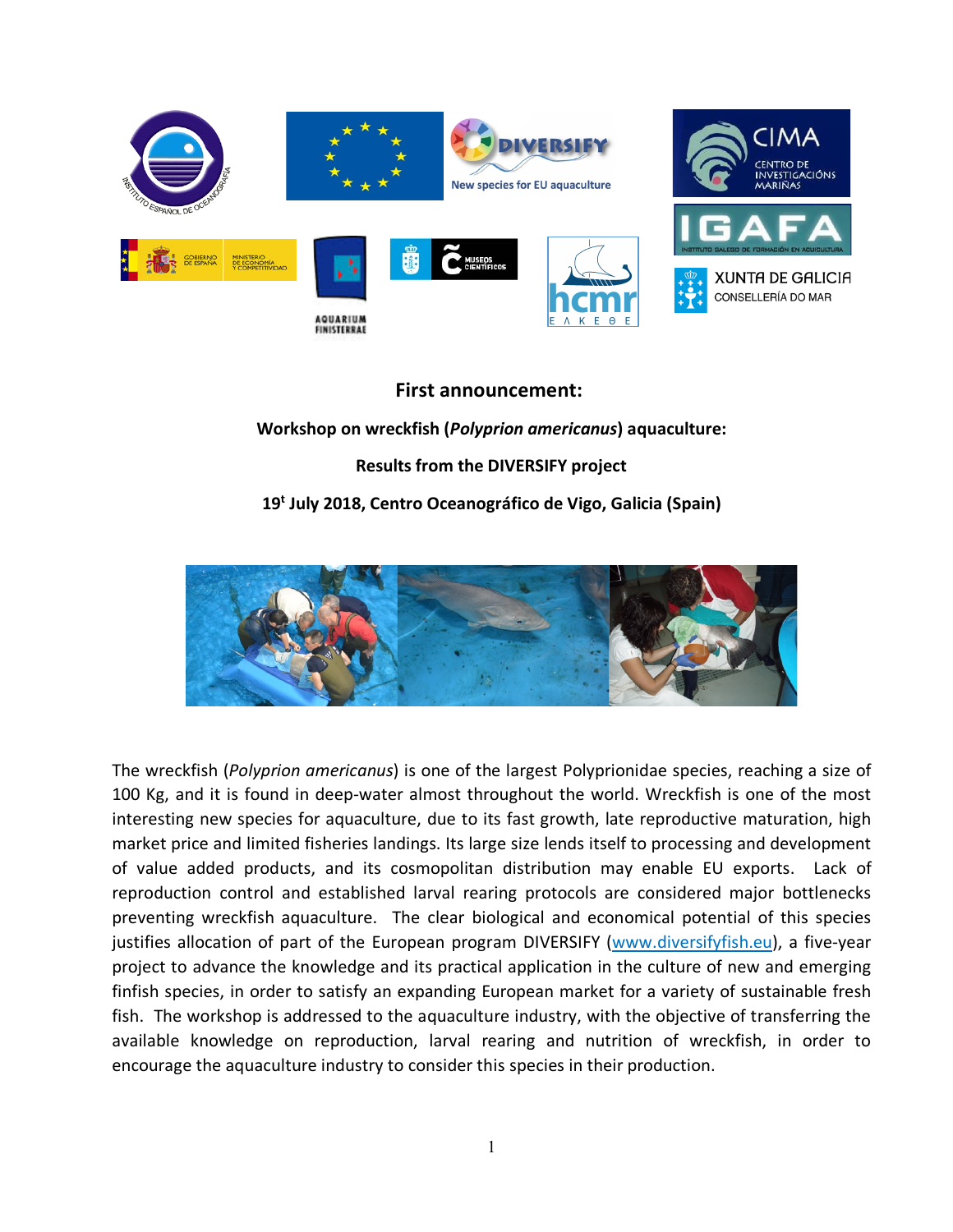Registration is **free of charge**, but is limited to 50 participants, so a first-come first-served priority list will be maintained.

## **Agenda**

- **8:30 – 9:00 Welcome and registration**
- **9:00 – 9:15** The DIVERSIFY project (**Constantinos C. Mylonas, Coordinator,** Hellenic Centre for Marine Research, Greece)
- **9:15 – 9:30** The wreckfish as a potential new species for the aquaculture in the eastern Atlantic (**Blanca Álvarez-Blázquez**, **Species leader,** Instituto Español de Oceanografía, Vigo, Spain).
- **9:30-10:00** Reproductive cycle for wreckfish in captivity (**Constantinos Mylonas**, Hellenic Centre for Marine Research, Greece)
- **10:00-10:30** Reproduction of wreckfish in captivity and induction of spawning with GnRHa treatments (**Blanca Álvarez-Blázquez**, Instituto Español de Oceanografia, Vigo, Spain)
- **10:30-11:00** Induction of wreckfish maturation using gonadotropins (FSH+LH) (**Ignacio Giménez**, Rara Avis, Spain)
- **11:00-11:30** Reproduction of hāpuku (*Polyprion oxygeneios*) in New Zealand (**M. Wylie**, NZ Institute for Plant and Food Research, New Zealand).
- **11:30-12:00 Coffee break**
- **12:00- 12:30** Wreckfish broodstock nutrition (**Fátima Linares**, Centro de Investigacións Mariñas, Consellería do Mar, Xunta de Galicia, Spain)
- **12:30- 13:00** Advances in wreckfish larval culture (**Blanca Álvarez-Blázquez**, Instituto Español de Oceanografía, Vigo, Spain)
- **13:00-13:30** Ontogeny of the digestive and vision system of wreckfish (Ioannis Papadakis, Hellenic Centre of Marine Research, Greece)
- **13:30-14:00** Development and optimization of a practical feed for wreckfish broodstock (**Jorge Días**, Sparos, Portugal)
- **14:00-15:30 Lunch (compliments of DIVERSIFY)**
- **15:30-16:00** Wreckfish captures in Galicia and interest of the species for the industry (Jose Luis Rodríguez, Instituto Galego de Formación en Acuicultura, Consellería do Mar, Xunta de Galicia, Spain)